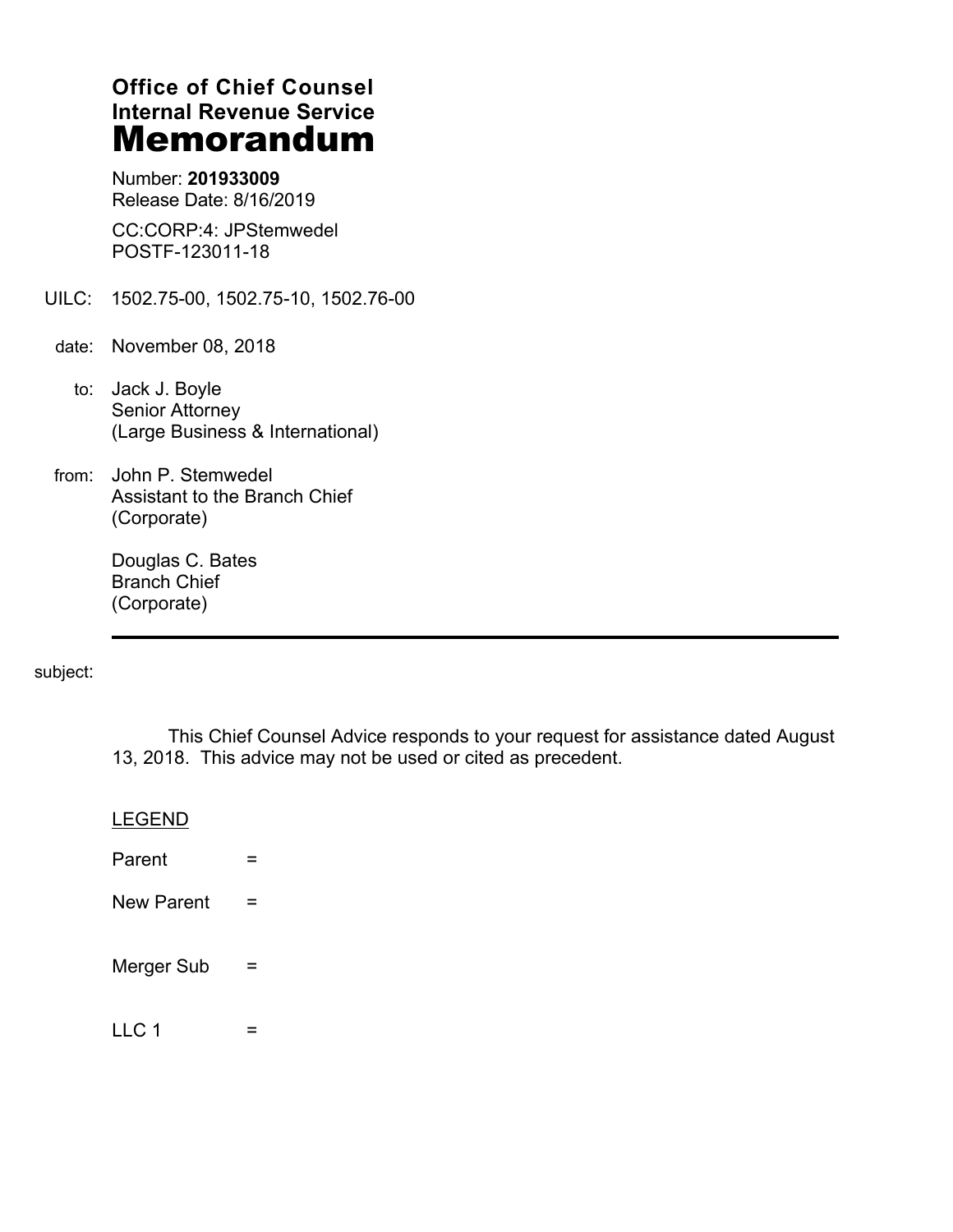$Sub 1 =$ -------- = ------------------------------------------------------------------- ---------------- = ----------------- -------------- = ------------------ Date 1  $=$ Date  $2 =$ ---------- = --------------------------- ---------- = ------------------------ ---------- = -------------------------- Date 6  $=$ Date 7  $=$ Date 8  $=$ 

### **ISSUES**

did the Parent Group remain in existence after the transactions described under Treas. Reg. § 1.1502- 75(d), or did the Parent Group's taxable year terminate?

## **CONCLUSIONS**

the Parent Group remained in existence with New Parent as the common parent of the continuing Parent Group. The Parent Group's taxable year did not terminate as a result of the transactions at issue but continued until the year closed on Date 8.

### FACTS

 $\overline{a}$ 

On Date 1, Parent was the common parent of an affiliated group of corporations filing a consolidated return ("the Parent Group"). $1$  On Date 1, Parent formed New

 $1$  The Parent Group included a large number of members that are not identified in this advice and whose direct or indirect ownership by Parent remained unchanged through the course of the transactions described herein.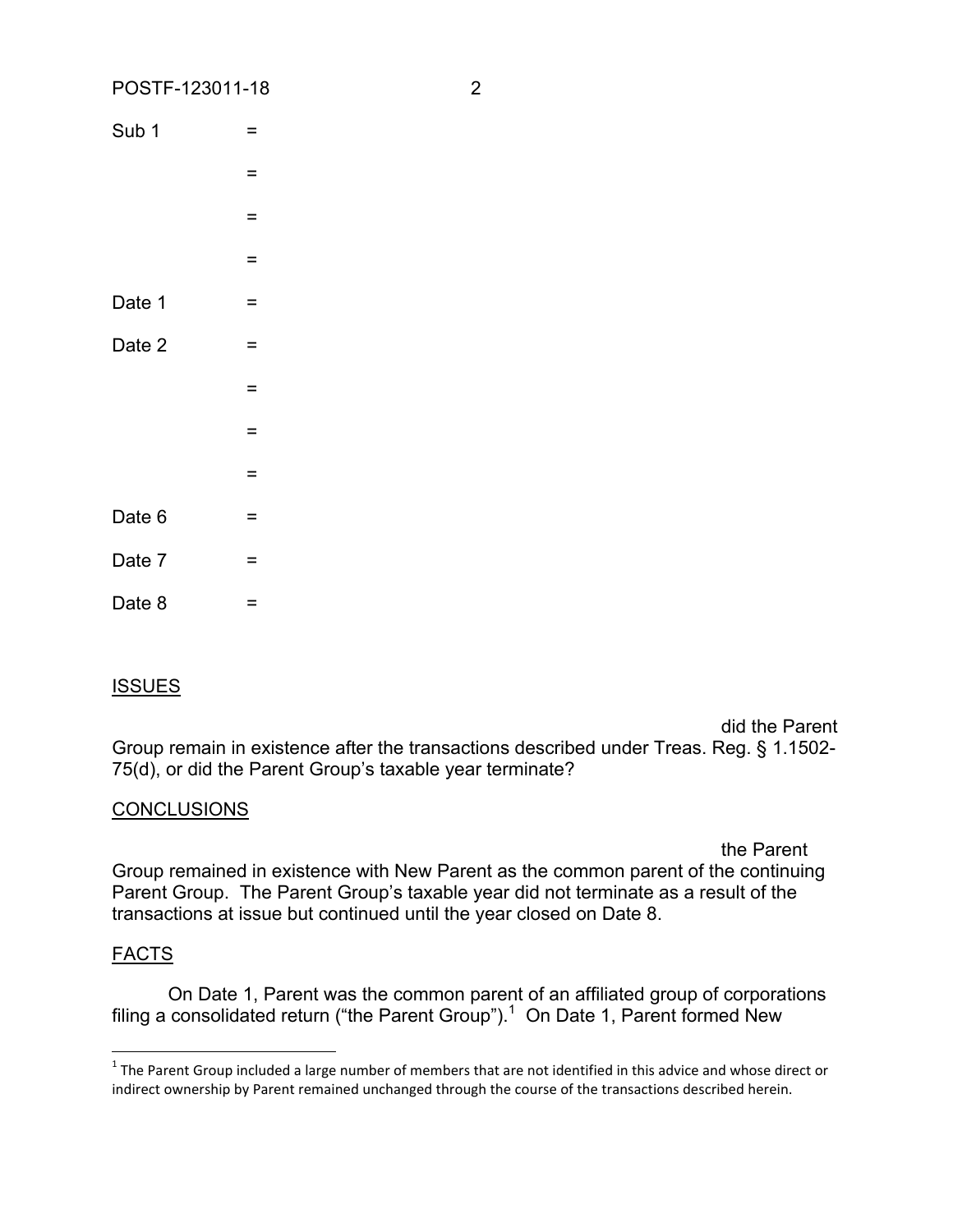Parent, a Country A entity that made an initial election to be treated as an entity disregarded as separate from its owner for federal income tax purposes (a "DRE") at the time of its formation.<sup>2</sup> Prior to Date 2, New Parent formed Merger Sub; for federal income tax purposes, Parent was treated as directly owning Merger Sub.

On Date 2, Parent, New Parent, and Merger Sub entered into a (the "Agreement") with Third Party

New Parent elected under Treas. Reg. § 301.7701-3(c)(1)(i) to be treated as an association for federal income tax purposes, effective Date 6 (the "New Parent Formation").

LLC 1 elected under Treas. Reg. § 301.7701-3(c)(1)(i) to be treated as an association for federal income tax purposes ("Sub 1"), effective Date 7 (the "Sub 1 Formation").

<sup>&</sup>lt;sup>2</sup> Certain transactions that were disregarded for federal income tax purposes and certain transactions that were regarded for federal income tax purposes but that are not germane to this advice are omitted.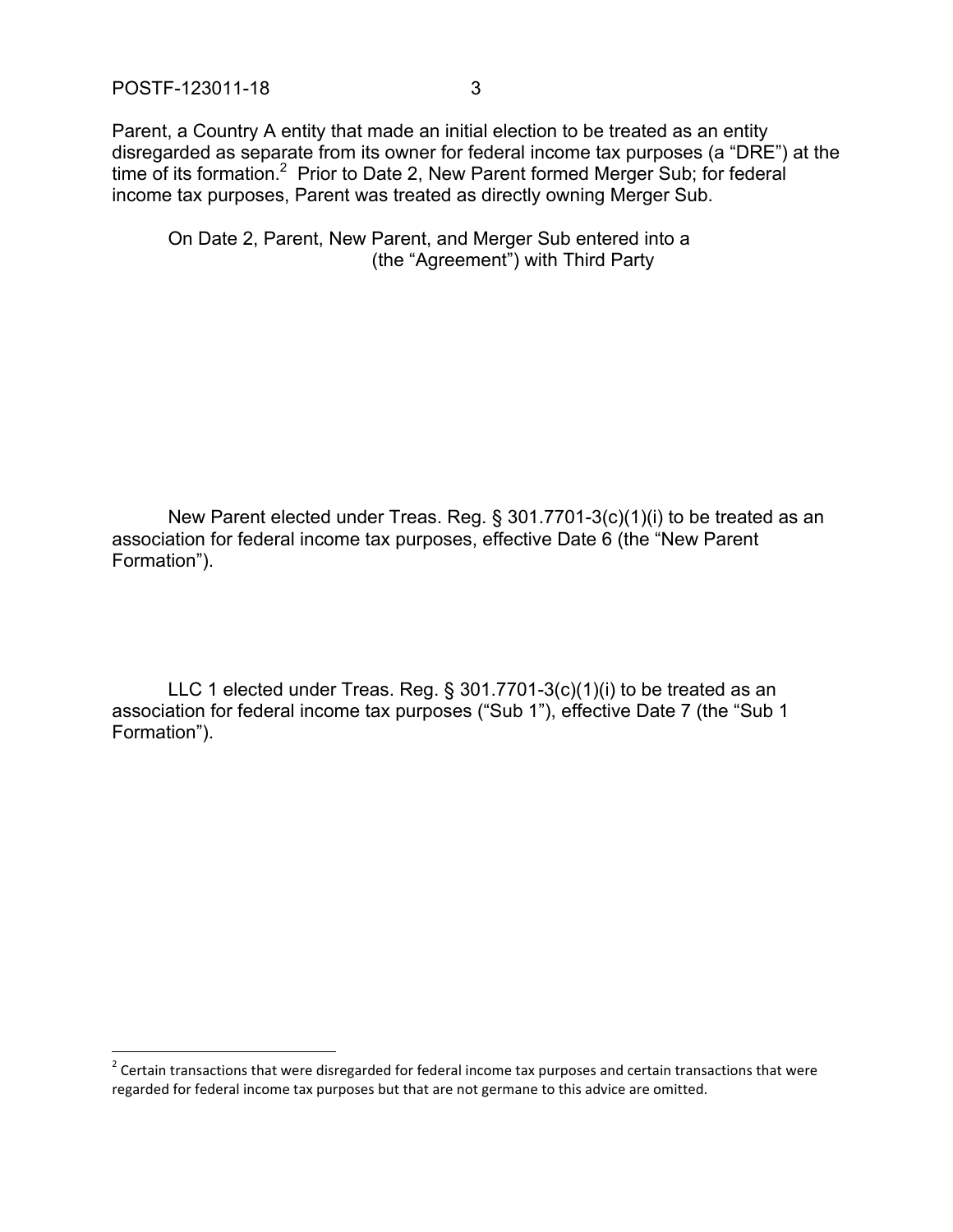#### LAW

Section 1504(a)(1) provides that the term "affiliated group" means one or more chains of includible corporations connected through stock ownership with a common parent corporation that is an includible corporation, but only if—(i) the common parent owns directly stock meeting the requirements of § 1504(a)(2) in at least one of the other includible corporations, and (ii) stock meeting the requirements of  $\S$  1504(a)(2) in each of the includible corporations (except the common parent) is owned directly by one or more of the other includible corporations.

Section 1504(a)(2) provides that the ownership of stock of any corporation meets the affiliation requirements of § 1504(a)(2) if it possesses at least 80 percent of the total voting power of the stock of such corporation, and has a value equal to at least 80 percent of the total value of the stock of such corporation.

Section 1504(a)(5)(E) of the Code provides that transfers of stock within an affiliated group shall not be taken into account in determining whether a corporation ceases to be a member of an affiliated group.

Section 1504(b) defines includible corporations to mean any corporation except for certain types of corporations such as foreign corporations.

Treas. Reg. § 1.1502-75(a)(2) provides that a group that filed or was required to file a consolidated return for the immediately preceding taxable year is required to file a consolidated return for the taxable year unless it has an election to discontinue filing consolidated returns under § 1.1502-75(c).

Treas. Reg. § 1.1502-75(d)(1) provides that a consolidated group remains in existence for a tax year if the common parent remains as the common parent and at least one subsidiary that was affiliated with it at the end of the prior year remains affiliated with it at the beginning of the year, whether or not one or more corporations have ceased to be subsidiaries at any time after the group was formed.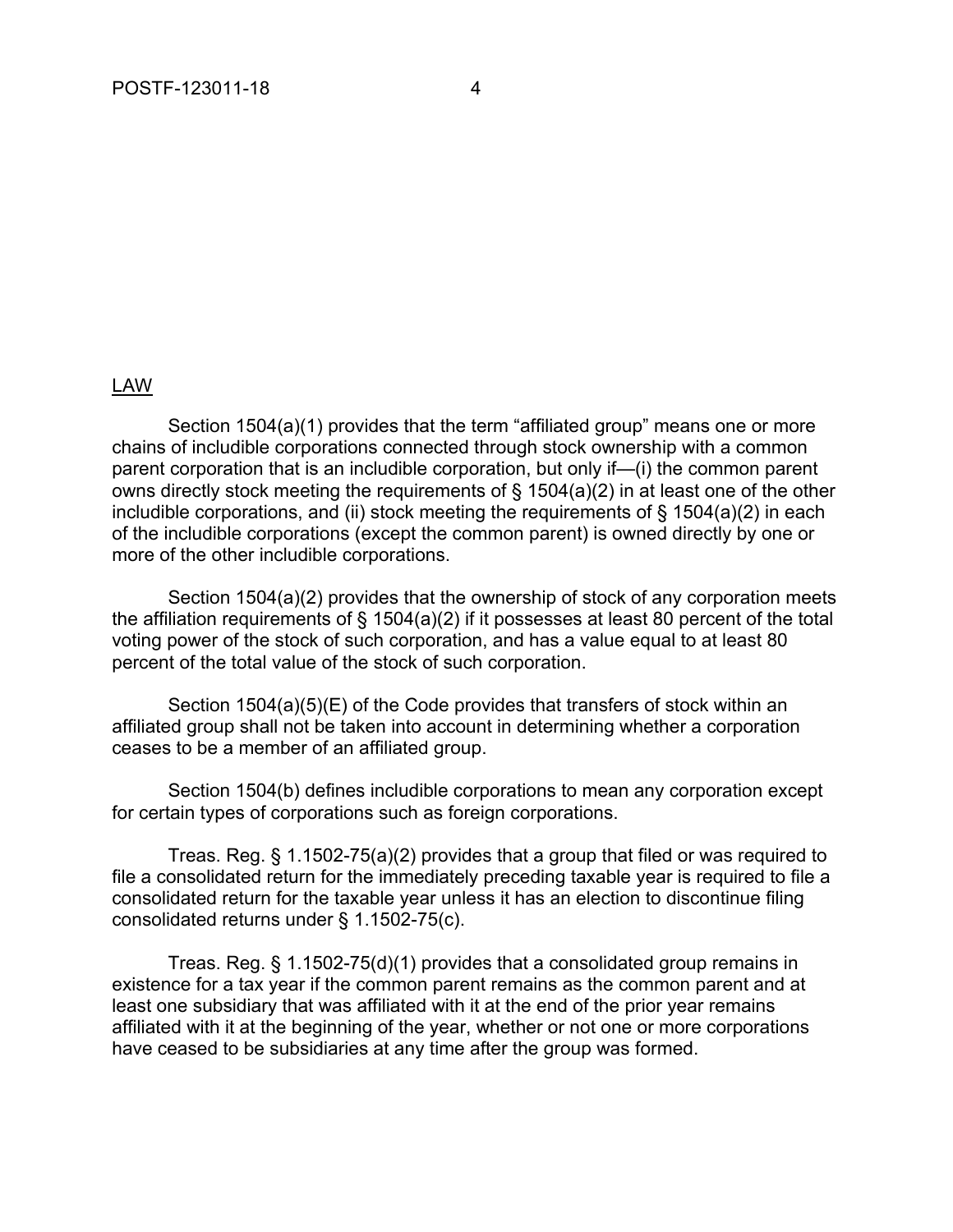Treas. Reg. § 1.1502-75(d)(2)(ii) provides, in part, that the consolidated group shall be considered as remaining in existence notwithstanding that the common parent is no longer in existence if the members of the affiliated group succeed to and become the owners of substantially all of the assets of such former parent and there remains one or more chains of includible corporations connected through stock ownership with a common parent corporation that is an includible corporation and that was a member of the group prior to the date such former parent ceases to exist.

Treas. Reg. § 1.1502-75(d)(3) (the "reverse acquisition rule") provides, in part, that when a corporation (the first corporation) or any member of a group of which the first corporation is the common parent acquires stock of another corporation (the second corporation) and as a result the second corporation would become a member of the group of which the first corporation is common parent in exchange for stock of the first corporation and the stockholders (immediately before the acquisition) of the second corporation, as a result of owning stock of the second corporation, own (immediately after the acquisition) more than 50% of the fair market value of the stock of the first corporation, then any group of which the second corporation was the common parent immediately before the acquisition will be treated as remaining in existence with the first corporation becoming the common parent of the group.

Treas. Reg. § 1.1502-76(b)(1)(ii)(A)(*1*) (the "end-of-the-day rule") provides, in relevant part, that if a corporation becomes or ceases to be a member during a consolidated return year, it becomes or ceases to be a member at the end of the day on which its status as a member changes, and its tax year ends for all Federal income tax purposes at the end of that day.

Treas. Reg. § 301.7701-3(g)(3)(i) provides that an election under Treas. Reg. 301-7701-3(c)(1)(i) that changes the classification of an eligible entity for federal tax purposes is treated as occurring at the start of the day for which the election is effective.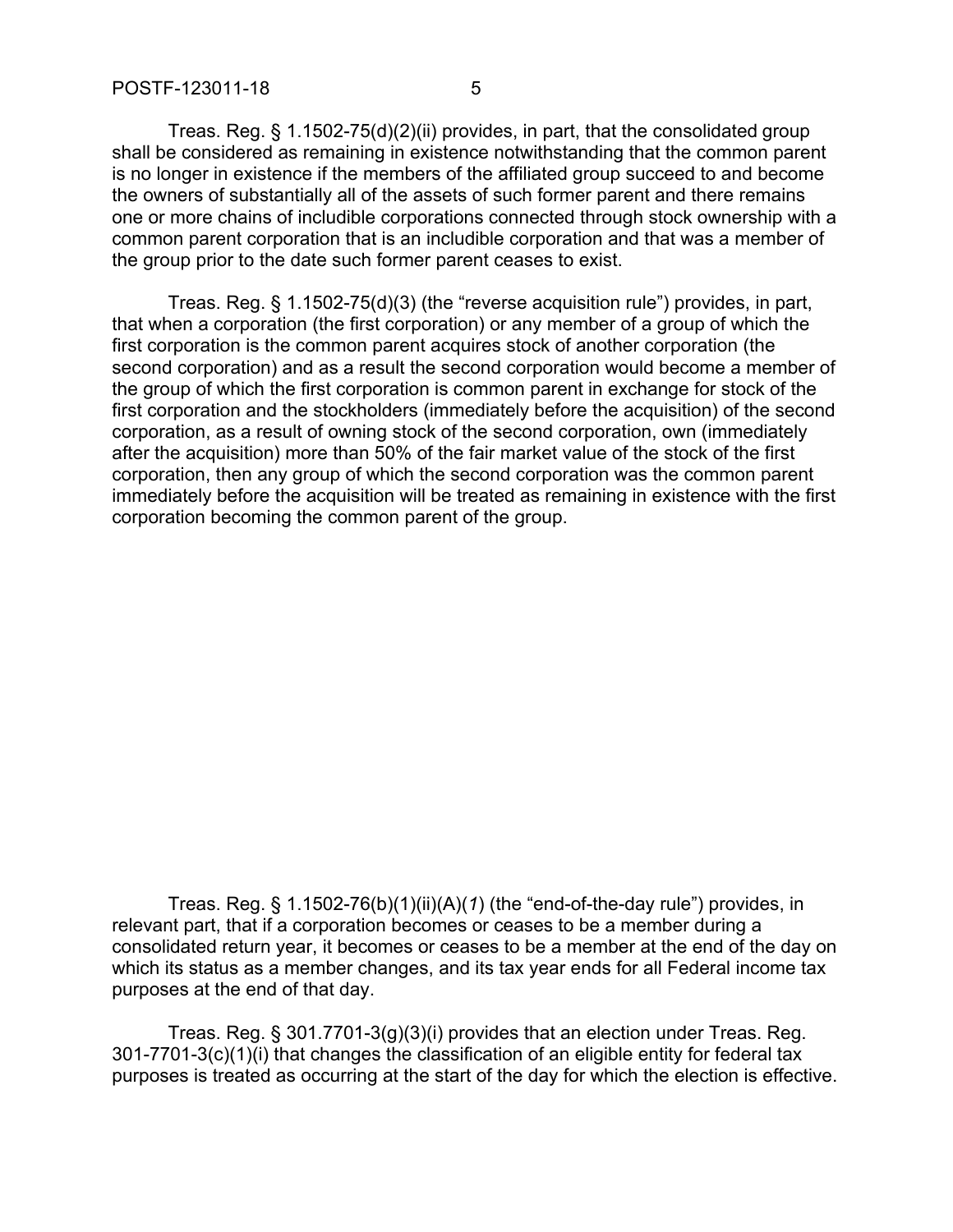# **ANALYSIS**

New Parent Formation

Pursuant to Treas. Reg. § 301.7701-3(g)(3)(i), the New Parent Formation is treated as being effective at the beginning of the day on Date 6.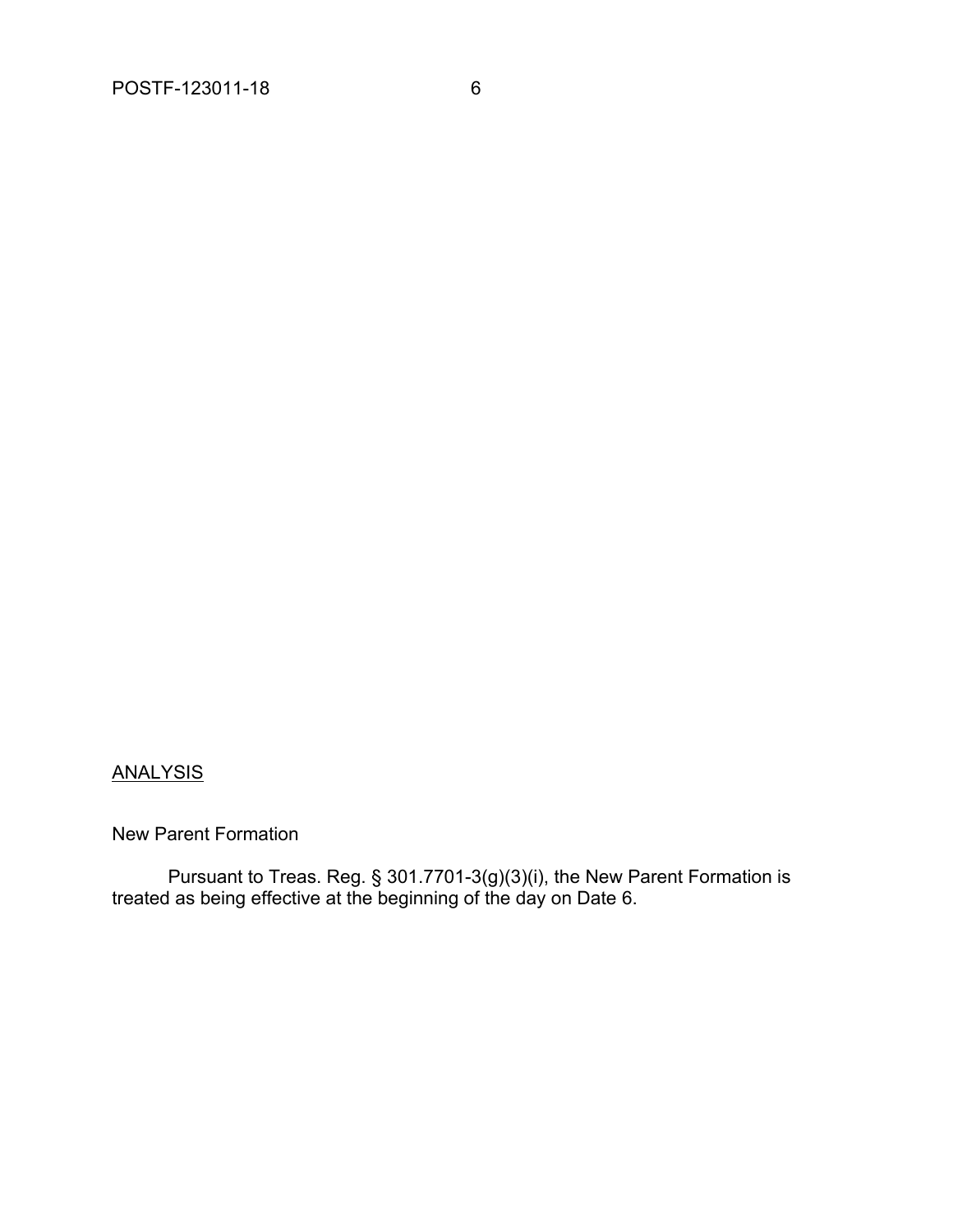A member's status changes, if at all, at the end of the day under Treas. Reg. § 1.1502-76(b)(1)(ii)(A)(1). Accordingly, a transitory departure of a member during a day on which it will still be a member at the end of the day will not change the member's status  $3$ 

A member's status changes, if at all, at the end of the day under Treas. Reg. § 1.1502-76(b)(1)(ii)(A)(1). Accordingly, a transitory departure of a member during a

 $3$  Proposed regulations published in 80 F.R. 12097 (March 6, 2015) that would revise Treas. Reg. 1.1502-76 are not applicable to these transactions.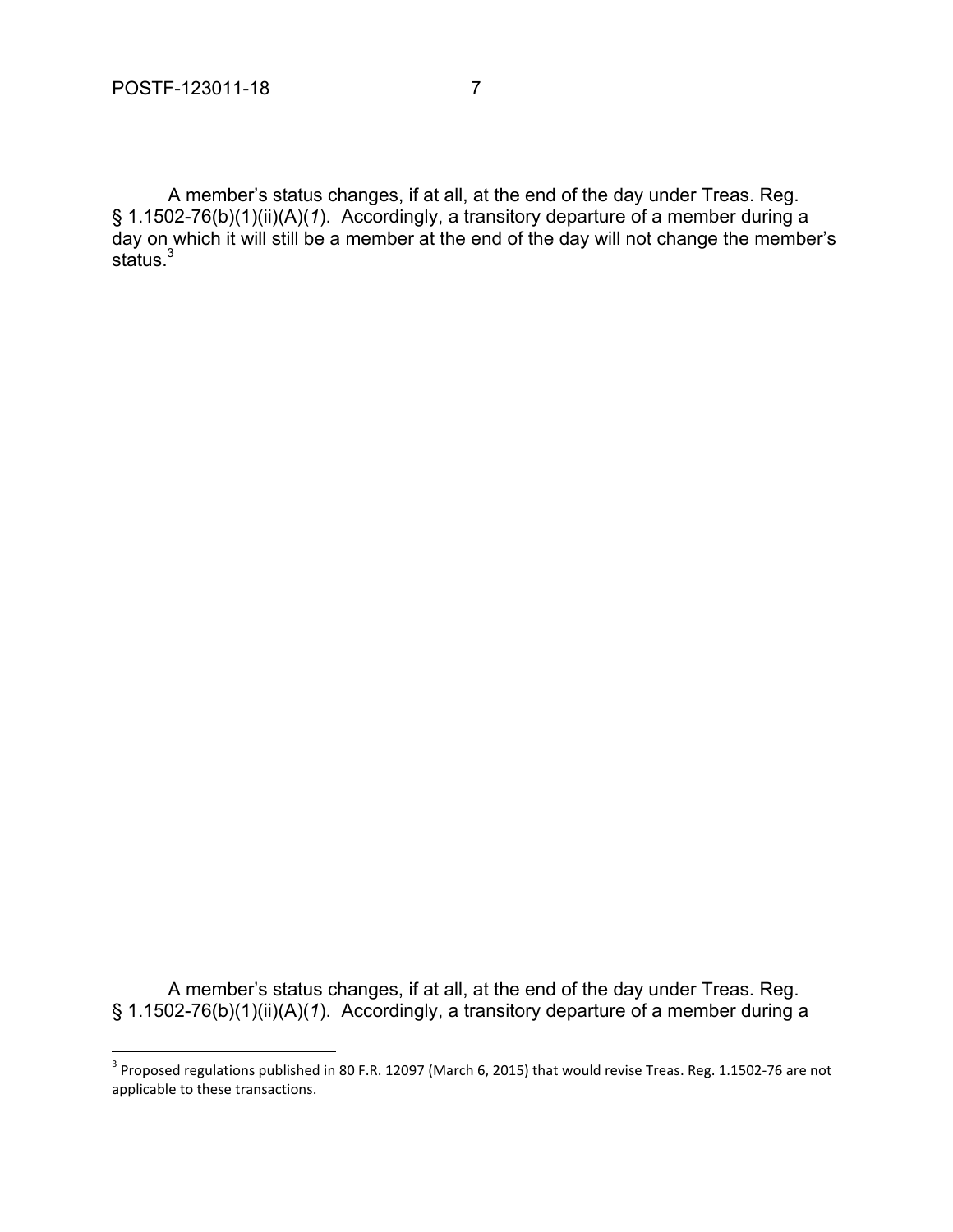day on which it will still be a member at the end of the day will not change the member's status.

Under Treas. Reg.  $\S$  1.1502-75(d)(1), a consolidated group remains in existence when the common parent remains as common parent and a subsidiary that was affiliated with it at the end of the prior year remains affiliated with it at the beginning of the year.

Treas. Reg. § 1.1502-75(d)(2)(ii) provides that a consolidated group will remain in existence notwithstanding that the common parent is no longer in existence if the members of the affiliated group succeed to or become the owners of substantially all of the assets of the former parent and there remains one or more chains of includible corporations connected through stock ownership with a common parent corporation that is an includible corporation and that was a member of the group before the former common parent ceased to exist.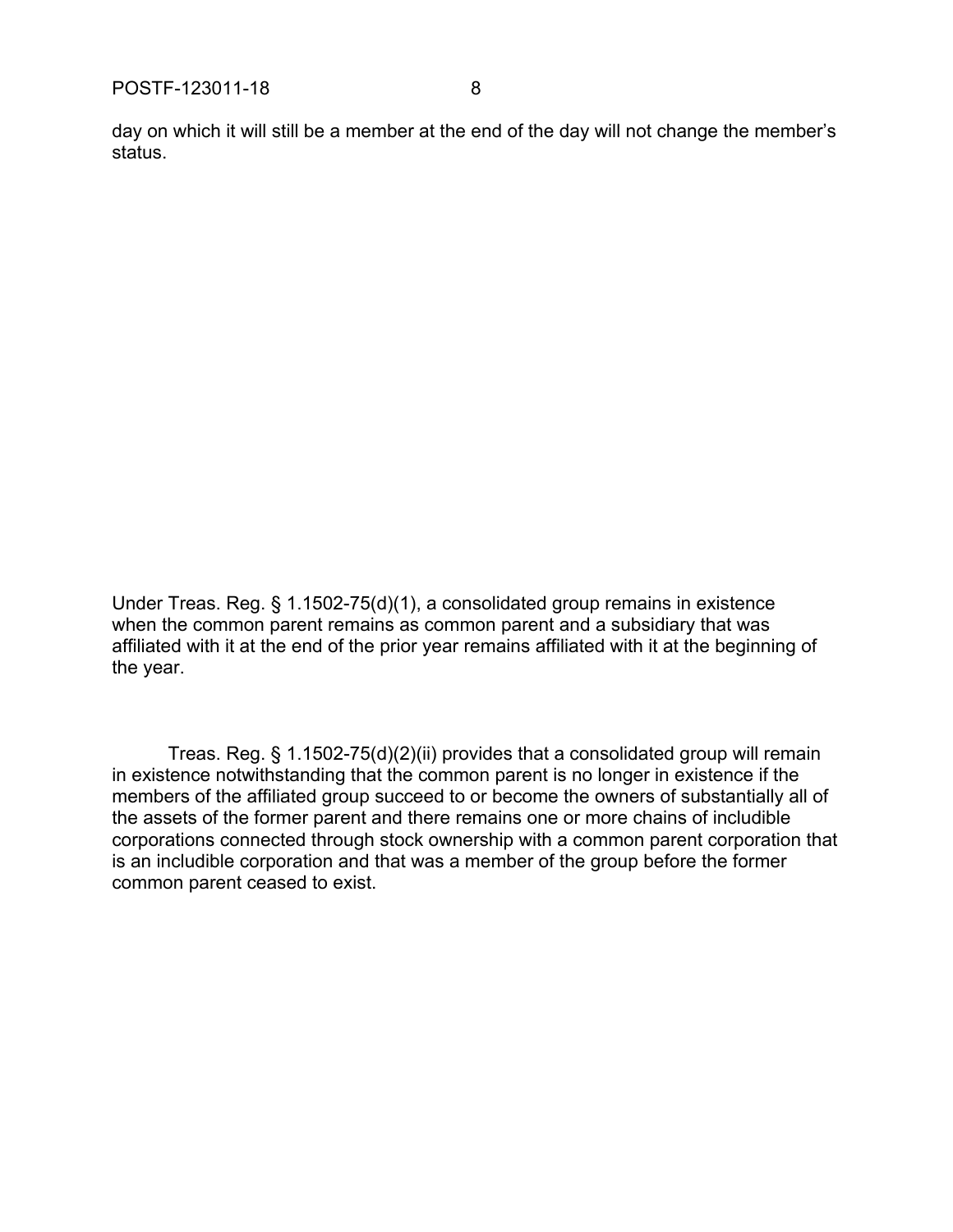$9\,$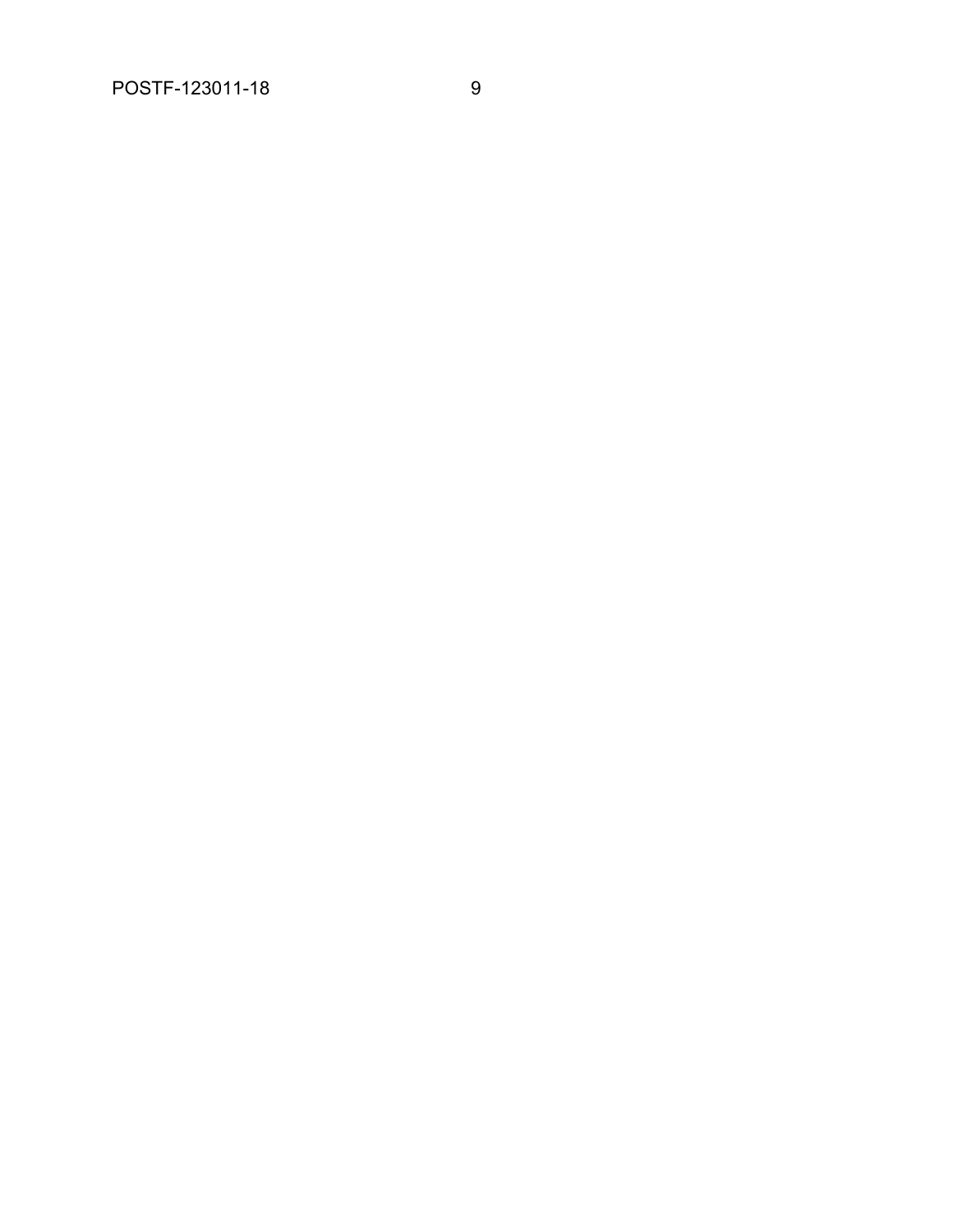# Summary

Taking into account the application of the consolidated return rules, the Parent Group remained in existence after the described transactions.

## CASE DEVELOPMENT, HAZARDS AND OTHER CONSIDERATIONS

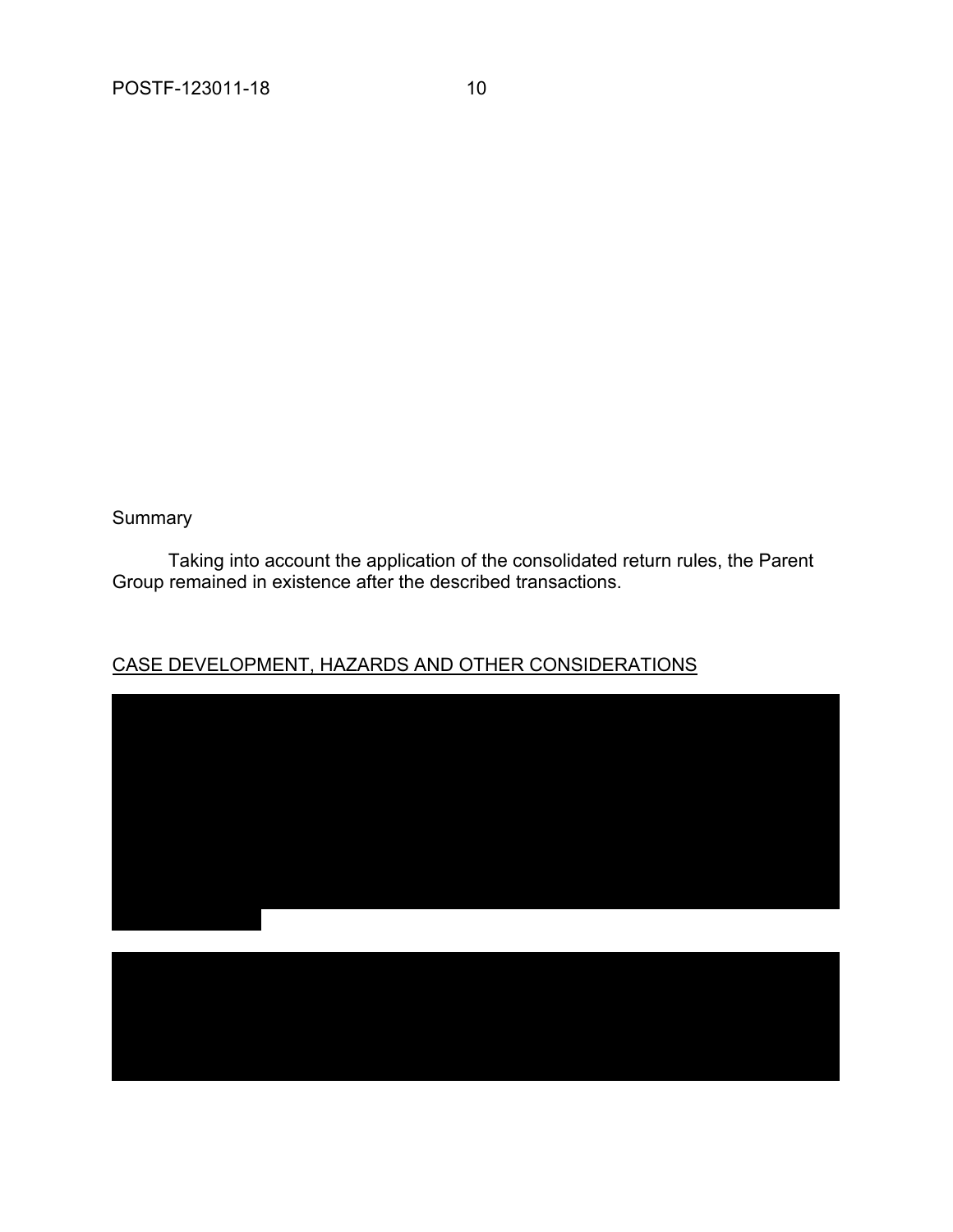



This writing may contain privileged information. Any unauthorized disclosure of this writing may undermine our ability to protect the privileged information. If disclosure is determined to be necessary, please contact this office for our views.